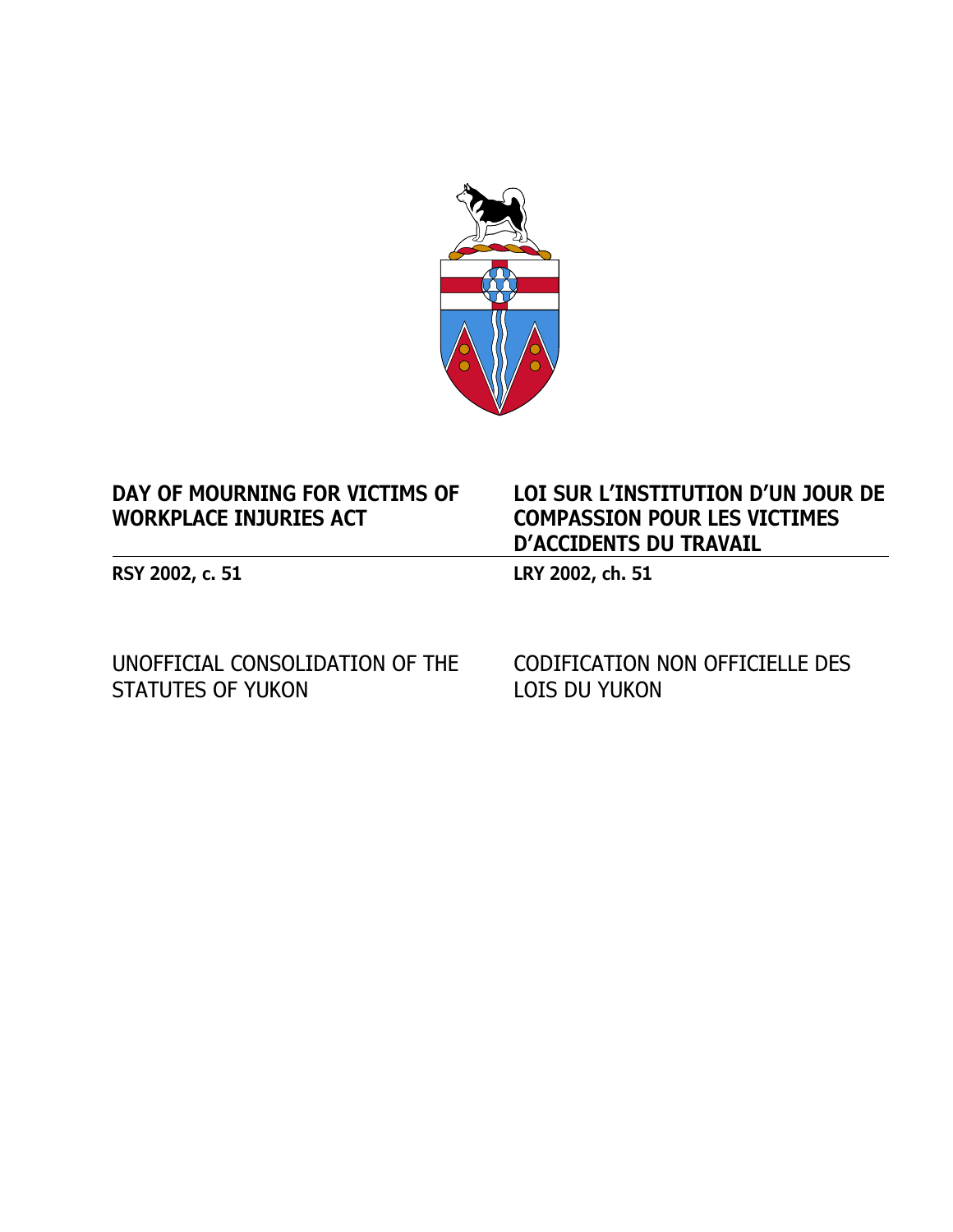#### **DAY OF MOURNING FOR VICTIMS OF WORKPLACE INJURIES ACT**

# **LOI SUR L'INSTITUTION D'UN JOUR DE COMPASSION POUR LES VICTIMES D'ACCIDENTS DU TRAVAIL**

RSY 2002, c. 51 LRY 2002, ch. 51

**Please Note:** This document, prepared by the Yukon Legislative Counsel Office, is an unofficial consolidation of this Act and includes any amendments to the Act that are in force and is current to: [currency date.](https://laws.yukon.ca/cms/currency-date.html)

For information concerning the date of assent or coming into force of the Act or any amendments, please see the [Table of Public Statutes](https://laws.yukon.ca/cms/table-of-public-statutes.html) and the [Annual](https://laws.yukon.ca/cms/acts-by-year.html)  [Acts](https://laws.yukon.ca/cms/acts-by-year.html) on the [laws.yukon.ca](https://laws.yukon.ca/) web site. Links to amending legislation, where appropriate, are provided at the end of each section in this document.

If you find any errors or omissions in this consolidation, please contact:

**Legislative Counsel Office**

**Tel:** (867) 667-8405 **Email:** [lco@gov.yk.ca](mailto:lco@gov.yk.ca) **Veuillez noter:** ce document préparé par le Bureau des conseillers législatifs du Yukon est une codification administrative de la présente loi, laquelle comporte les modifications à celle-ci qui sont en vigueur au : [date en](https://laws.yukon.ca/cms/currency-date.html)  [vigueur.](https://laws.yukon.ca/cms/currency-date.html)

Pour l'information concernant la date de sanction ou la date d'entrée en vigueur de la loi, ou de ses modifications, veuillez consulter le [tableau des lois](https://laws.yukon.ca/cms/table-of-public-statutes.html)  [d'intérêt public](https://laws.yukon.ca/cms/table-of-public-statutes.html) et des [lois annuelles](https://laws.yukon.ca/cms/acts-by-year.html) sur le site web [laws.yukon.ca.](https://laws.yukon.ca/) Des liens vers les lois modificatives, le cas échéant, sont fournis à la fin de chaque article du présent document.

Si vous trouvez des erreurs ou des oublis dans cette codification, veuillez communiquer avec:

**le Bureau des conseillers législatifs**

**Tél:** (867) 667-8405 **courriel:** [lco@gov.yk.ca](mailto:lco@gov.yk.ca)